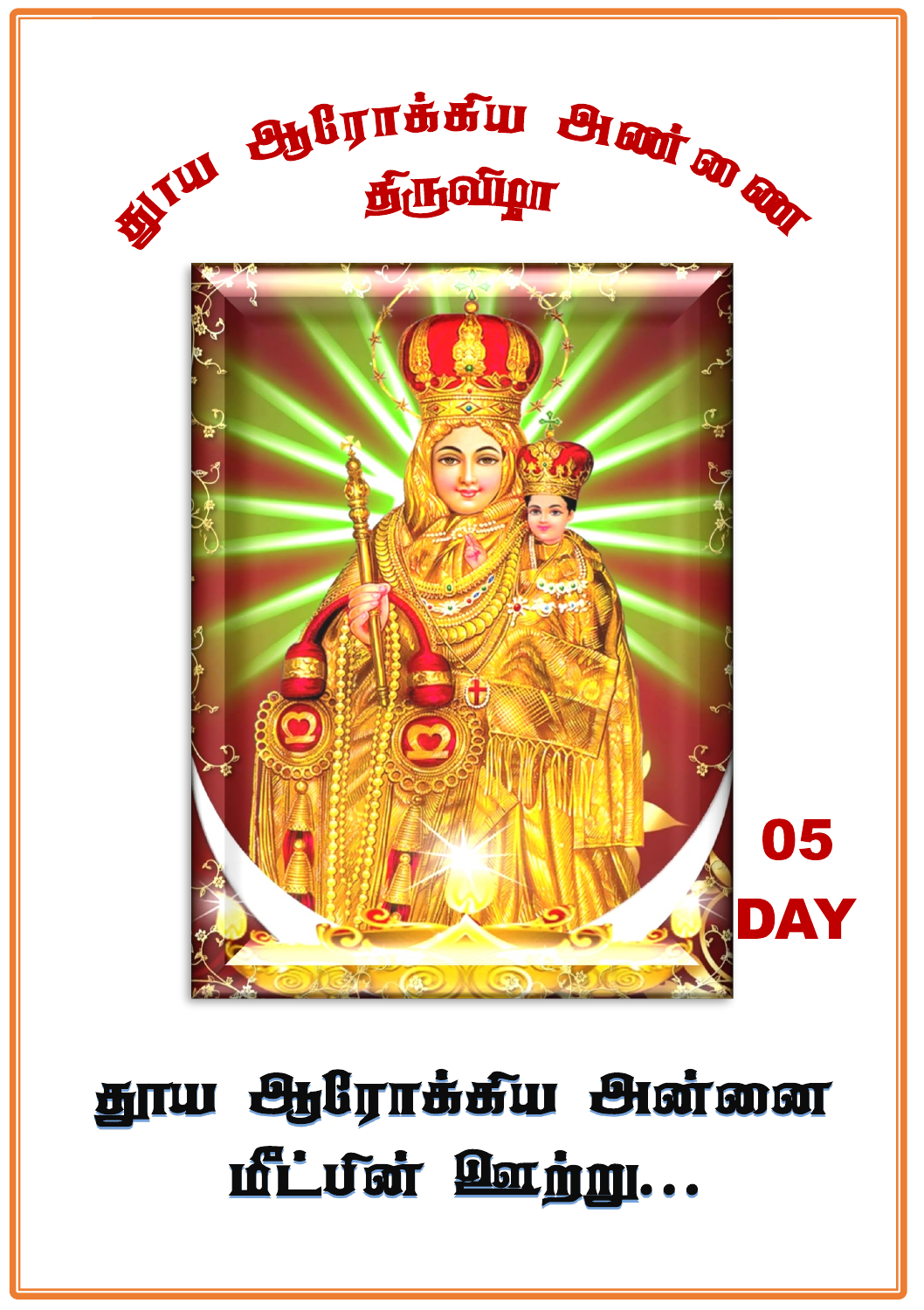# சுரய <del>ப</del>ூரிராக்கீய அன்னை மீட்பின் <sup>இ</sup>னற்று



 $\pi$ <sup>6</sup> $\pm$  47.7-12

நான் அங்கே சென்றபோது ஆற்றின் இரு கரைகளிலும் எண்ணற்ற மரங்கள் .<br>நிற்கக் கண்டேன்….இத்தண்ணீர் கிழக்குப் பகுதியை நோக்கிப் பாய்ந்து …. அத்தண ்ணீர் அங்கு நல்ல தண ்ணீராக மாறும்...இந்த ஆறு பாயும**-**ிடமெல்லாம் திராளான உயிரினங்கள் வாழும். பலவகையான பழமரங்கள் ஆற்றின் இருமருங்கிலும் வளரும். அவற்றின் இலைகள் உதிரா. அவற்றில் கனிகள் குறையா. ஒவ்வொரு மாதமும் அவை கனி கொடுக்கும். ஏனெனில் தூயத்திலிருந்து தண்ணீர் அவற்றிற்குப் பாய்கின்றது. அவற்றின் கனிகள்

## *Maiudi* **Modern Control**

- குரு: ஆண்டவருடைய மீட்பை அறிவியுங்கள் அவருடைய அரும்பெரும்செயல்களை எடுத்தியம்பங்கள்
- Priest : Announce the salvation of the Lord Proclaim his works among the people
- மக் என்றென்றும் உள்ளது அவரது இரக்கம்
- People: His mercy is everlasting
- குரு: , இறைவார்க்கையால் இவ்வலகை எளிர்வீக்க *Qamaxa* **rend andshalland.**
- Priest : Bless the Lord our God Who sent the Word of life into the World
- kf; Mz;lth; jk; nray;fspy; ePjpAs;sth; அவருடைய செயல்கள் பனிசுமானவை அணைத்துல8க ஆண்டவரைப் புகழ்வாயாக  $9$ டயிருள்ள அணைத்தும் அவரின் திருநாமத்தை வாழ்த்துவதாக People: Just is the Lord in all His ways

And Holy in all His works Let every creature praise Him and all living beings bless his name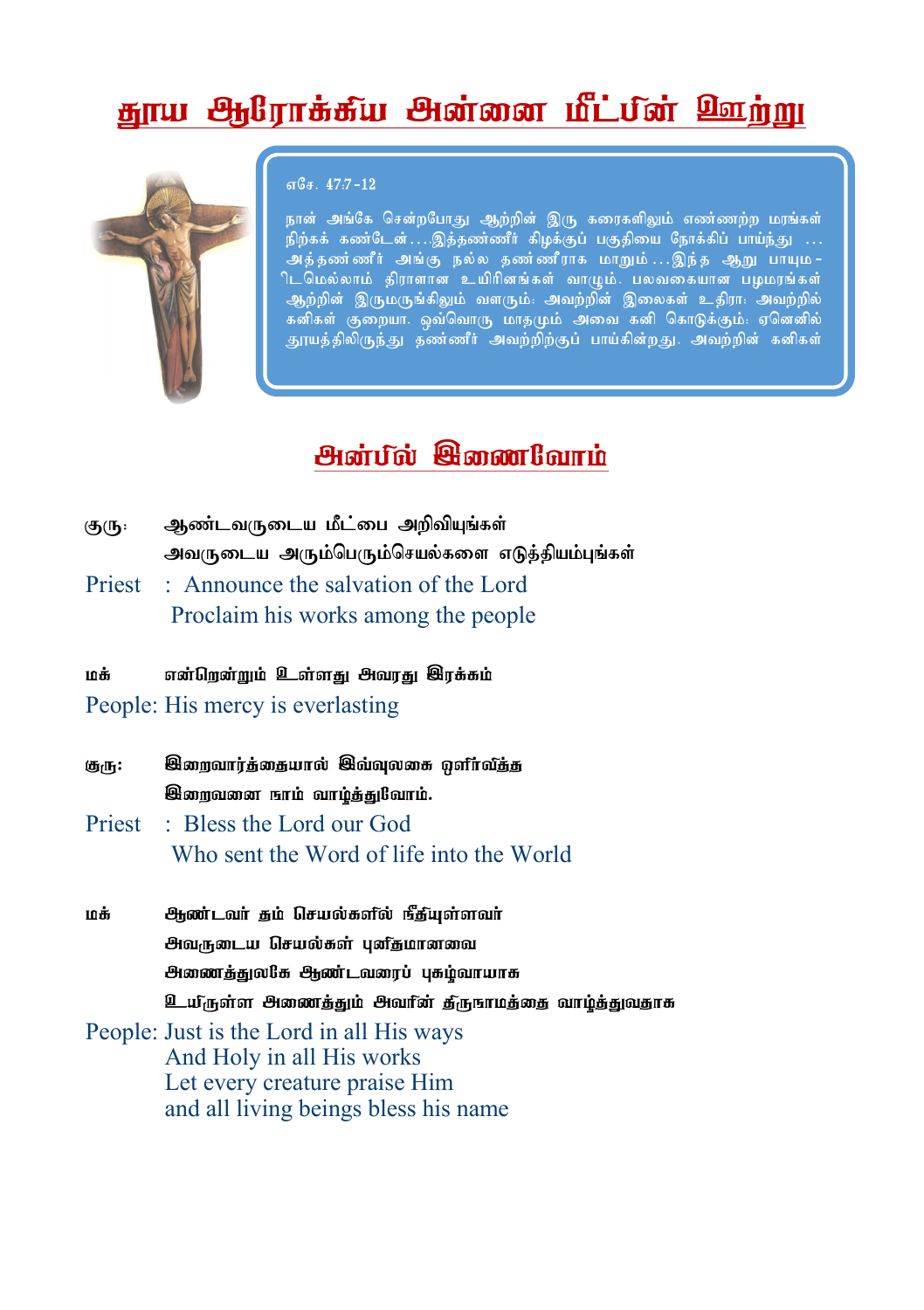#### umighaming widi eksi manangguna

ஒருநாளும் உன்னை மறவேன் - தாயே <u>ொநாளும் உன்னை மறவேன்</u> திருநாளோ இல்லை எந்த $-2$ வெறும் நாளோ ஒருநாளோ

கடல் நிரில் மிதந்தாலும் ககனத்தில் பறந்தாலும் - 2 உலகெல்லாம் அறிந்தாலும் உத்தமனாய் சிறந்தாலும் – ஒரு

> நினைத்தவைகள் நடந்தாலும் நிலைகுலைந்தே மடிந்தாலும் எனைப் பிறர்தான் இகழ்ந்தாலும் -2 இனிதாகப் புகழ்நதாலும்

## $j$ நீருப்பாடலில் செபிப்போம் .நீபா. 27:1 $-14$

 $1$ ஆண்டவரே என் ஒளி. அவரே என் மீட்பு. யாருக்கு நான் அஞ்சவேண்டும்? ஆண்டவரே என் உயிருக்கு அடைக்கலம். யாருக்கு நான் அஞ்சி நடுங்க வேண்டும்?

 $^2$ தீயவர் என் உடலை விழுங்க என்னை நெருங்குகையில், என் பகைவரும் எதிரிகளுமான அவர்களே இடறி விமுந்தார்கள். ீஎனக்கெதிராக ஒரு படையே பாளையமிறங்கினும் என் உள்ளம் அஞ்சாது. எனக்கெதிராகப் போர் எமுந்தாலும் நான் நம்பிக்கையோடிருப்பேன்.

<u>4நா</u>ன் ஆண்டவரிடம் ஒரு விண்ணப்பம் செய்தேன். அதையே நான் நாடித் தேடுவேன். ஆண்டவரின் இல்லத்தில் என் வாழ்நாள் எல்லாம் நான் குடியிருக்க வேண்டும். ஆண்டவரின் அழகை நான் காண வேண்டும். அவரது கோவிலில் அவரது திருவுளத்தைக் கண்டறிய வேண்டும்.

<mark>்</mark>ஏனெனில், கேடுவரும் நாளில் அவர் என்னைத் தம் கூடாரத்தில் மறைத்து வைப்பார். தம் கூடாரத்தினுள்ளே என்னை ஒளித்து வைப்பார். குன்றின்மேல் என்னை பாதுகாப்பாய் வைப்பார்.

<mark>்அப்பொழுது, என்னைச் சுற்றிலுமுள்ள</mark> என் எதிரிகளுக்கு எதிரில் நான் தலைநிமிரச் செய்வார். அவரது கூடாரத்தில் ஆர்ப்பரிப்புடன் பலிகளைச் செலுத்துவேன்.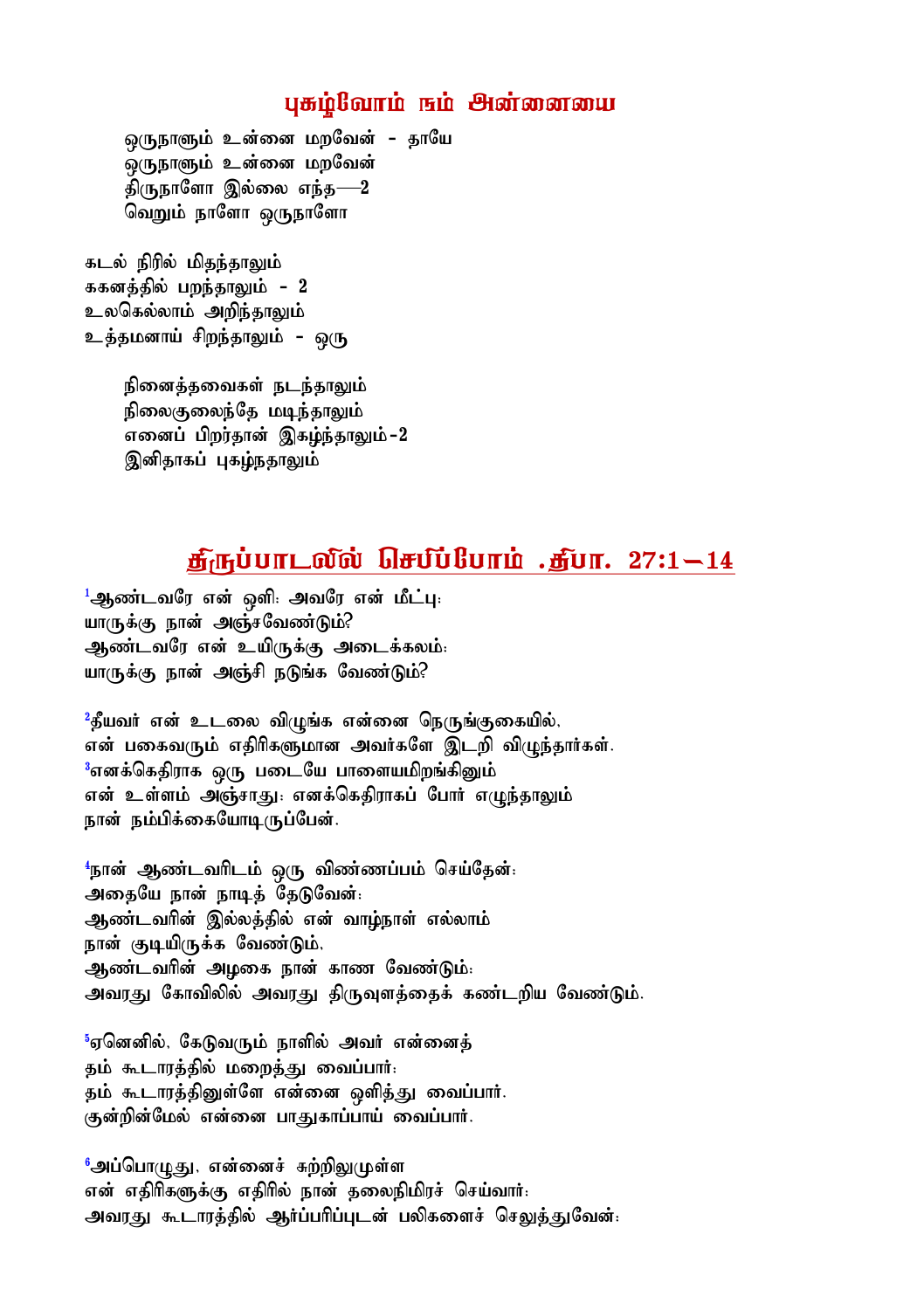ஆண்டவரைப் புகழ்ந்து பாடல் பாடுவேன்.

்ஆண்டவரே, நான் மன்றாடும் ப<u>ோ</u>து என் குரலைக் கேட்டருளும் என் மீது இரக்கங்கொண்டு எனக்குப் பதிலளித்தருளும்.  $^8$ புறப்படு, அவரது முகத்தை நாடு என்றது என் உள்ளம். ஆண்டவரே, உமது முகத்தையே நாடுவேன்.

ீஉமது முகத்தை எனக்கு மறைக்காதிரும். நீர் சினங்கொண்டு அடியேனை விலக்கிவிடாதிரும். நீரே எனக்குத் துணை. என் மீட்பராகிய கடவுளே. என்னைத் தள்ளிவிடாதேயும். என்னைக் கைவிடாதிரும்.

<sup>10</sup>தந்தையும் தாயும் என்னைக் கைவிட்டாலும் அண்டவர் என்னை எற்றுக்கொள்வார்.

 $11$ ஆண்டவரே, உமது வழியை எனக்குக் கற்பித்தருளும். என் எதிரிகளை முன்னிட்டு, என்னைச் செம்மையான பாதையில் நடத்தும்.  $^{12}$ பகைவரின் விருப்பத்திற்கு என்னைக் கையளித்துவிடாதிரும் ஏனெனில், பொய்ச்சாட்சிகளும் வன்முறையை மூச்சாகக் கொண்டவர்களும் எனக்கெதிராய்க் கிளம்பியுள்ளனர்.

<sup>13</sup>வாழ்வோரின் நாட்டினிலே ஆண்டவரின் நலன்களைக் காண்பேன் என்று நான் இன்னும் நம்பகிறேன். <sup>14</sup>நெஞ்சே! ஆண்டவருக்காகக் காத்திரு. மன உறுதிகொள். உன் உள்ளம் வலிமை பெறட்டும். ஆண்டவருக்காகக் காத்திரு.

## Psalm - 27:1-14

 $1$ The LORD is my light and my salvation; whom shall I fear? The LORD is the stronghold[[a\]](https://www.biblegateway.com/passage/?search=Psalm+27%3A+1-14&version=NRSV#fen-NRSV-14287a) of my life; of whom shall I be afraid? <sup>2</sup> When evildoers assail me to devour my flesh my adversaries and foes they shall stumble and fall.  $3$  Though an army encamp against me, my heart shall not fear; though war rise up against me, yet I will be confident.  $4$  One thing I asked of the LORD. that will I seek after: to live in the house of the LORD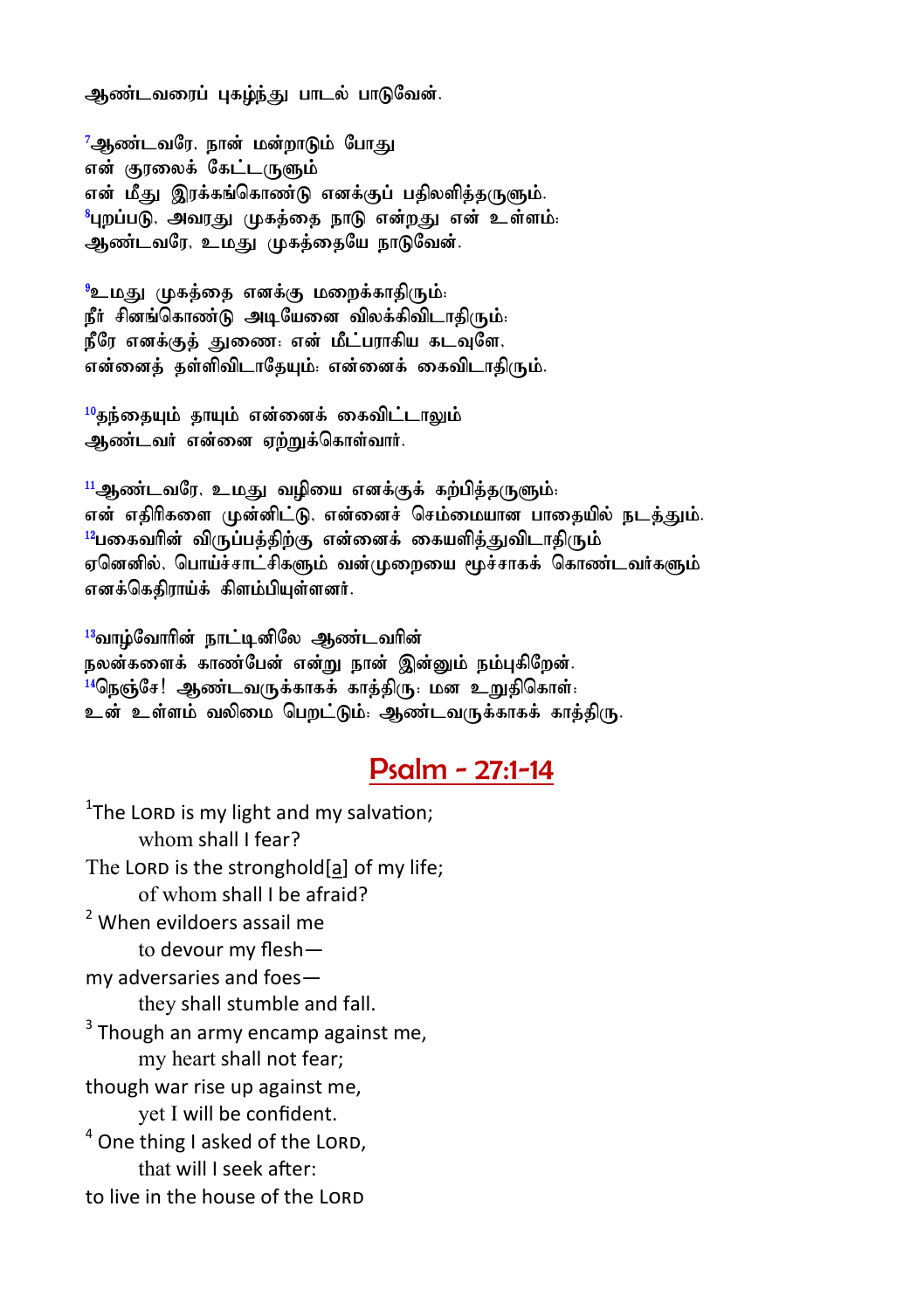all the days of my life, to behold the beauty of the LORD, and to inquire in his temple. <sup>5</sup> For he will hide me in his shelter in the day of trouble; he will conceal me under the cover of his tent; he will set me high on a rock.  $6$ Now my head is lifted up above my enemies all around me, and I will offer in his tent sacrifices with shouts of joy: I will sing and make melody to the LORD.  $<sup>7</sup>$  Hear, O Lord, when I cry aloud,</sup> be gracious to me and answer me! <sup>8</sup> "Come," my heart says, "seek his face!" Your face, LORD, do I seek. 9 Do not hide your face from me. Do not turn your servant away in anger, you who have been my help. Do not cast me off, do not forsake me, O God of my salvation! <sup>10</sup> If mv father and mother forsake me, the LORD will take me up.  $11$  Teach me your way, O LORD, and lead me on a level path because of my enemies.  $12$  Do not give me up to the will of my adversaries, for false witnesses have risen against me, and they are breathing out violence.  $13$  I believe that I shall see the goodness of the LORD in the land of the living. <sup>14</sup> Wait for the LORD;

 be strong, and let your heart take courage; wait for the LORD!

# $\overline{\rm{b}}$ சவீம $\rm{a}$ ப் $\rm{b}$ பாம் இறைவார்க்கைக்கு

புவித மோவான் எழுதிய நற்செய்தியிலிருந்து வாசகம்:  $\rm\,$ ப்பாவா. 19:25 $-37$ 

<sup>25</sup>சிலுவை அருகில் இயேசுவின் தாயும். தாயின் சகோதரியும் குளோப்பாவின் khpahal khupah khupahakha khaharaki kahataraki khaharaki kahataraki khupahta; kaharaki khupahta; kataraki khan<br>Kaharak: kaharaki khandaki khang kaharaki khupahaki khandaki khandaki khandaki khandaki khandaki khandaki khan அருகில் நின்ற தம் அன்புச் சீடரையும் கண்டு தம் தாயிடம், அம்மா, இவரே உம் மகன் **;**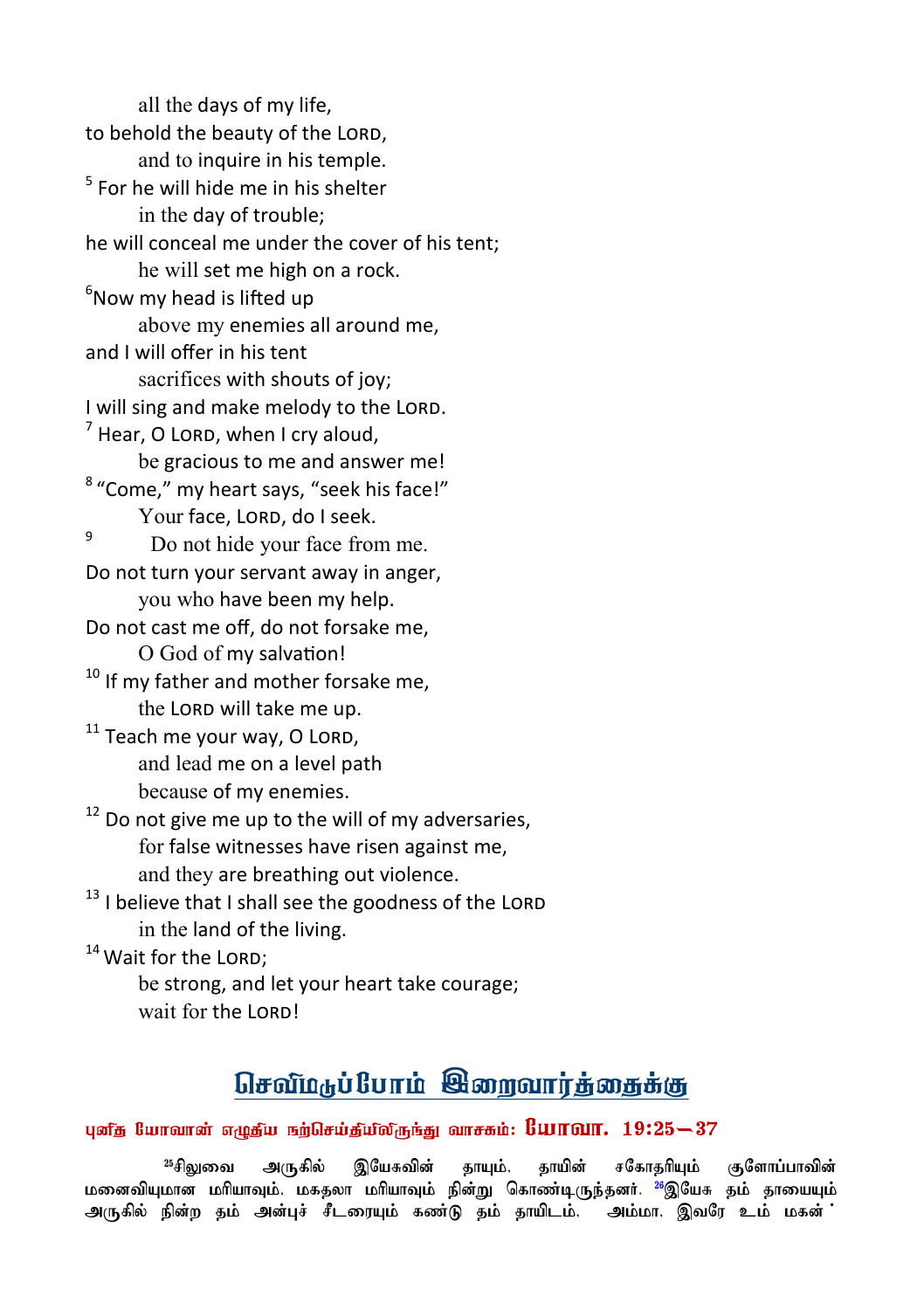என்றார். <sup>27</sup>பின்னர் கம் சீடரிடம். <sup>•</sup>இவரே உம் காய்**் என்றார். அந்நேர முகல் அச்சீடர் அவ**ரைக் தம் வீட்டில் ஏற்று அதரவ அளித்து வந்தார்.

 $^{28}$ இதன்பின், அனைத்தும் நிறைவேறிவிட்டது என்பதை அறிந்த இயேசு, `தாகமாய் இருக்கிறது <sup>:</sup> என்றார். மறைநூலில் எழுதியுள்ளது நிறைவேறவே இவ்வாறு சொன்னார். <sup>29</sup>அங்கே ரை, பாத்திரம் நிறையப்புளித்த திராட்சை இரசம் இருந்தது. அதில் கடற்பஞ்சை நன்கு தோய்<u>த்து</u> ஈசோப்புத் தண்டில் பொருத்தி அதை அவர்கள் அவரது வாயில் வைத்தார்கள். <sup>ம</sup>அந்த இரசத்தைக்<br>குடிக்கதும் இயேசு. எல்லாம் நிறைவேறிற்று என்று கூறிக் தலை சாய்க்து ஆவியை ்எல்லாம் நிறைவேறிற்று **: என்று கூறித் தலை சாய்த்து ஆவியை** ஒப்படைத்தார்.

.<br><sup>31</sup>அன்று பாஸ்கா விழாவுக்கு ஏற்பாடு செய்யும் நாள். அடுத்த நாள் ஒய்வு நாளாகவும் பெருநாளாகவும் இருந்தது. எனவே அன்று சிலுவையில் உடல்கள் தொங்கலாகா என்பதற்காகக் கால்களை முறித்துச் சடலங்களை எடுத்துவிடுமாறு யு தர்கள் பிலாத்திடம் கேட்டுக்கொண்டார்கள். <mark>ூ</mark> கவே படைவீரர் வந்து இயேசுவோடு சிலுவையில் அறையப் பட்டிருந்தவருள் ஒருவனுடைய கால்களை முதலில் முறித்தார்கள். பின்னர் மற்றவனுடைய கால்களையும் முறித்தார்கள்.

<sup>38</sup>பின்பு அவர்கள் இயேசுவிடம் வந்தார்கள். அவர் ஏற்கெனவே <u>இறந்து</u> போயிருந்ததைக் கண்டு அவருடைய கால்களை முறிக்கவில்லை. <sup>எ</sup>ஆனால் படைவீரருள் ஒருவர் இயேசுவின் விலாவை ஈட்டியால் குத்தினார். உடனே இரத்தமும் தண்ணீரும் வடிந்தன. <sup>க</sup>இதை நேரில் ்கண்டவரே இகற்குச் சாட்சி. அவாகு சான்று உண்மையானகே. அவர் உண்மையையே கூறுகிறார் என்பது அவருக்குத் தெரியும். நீங்களும் நம்ப வேண்டும் என்பதற்காகவே அவர் இதைக் கூறுகிறார். <sup>க</sup>எந்த எலும்பும் முறிபடாது <sup>:</sup> என்னும் மறைநூல் வாக்கு இவ்வாறு நிறைவேறியது. <mark>ீமெலும் தாங்கள் ஊடுருவக் குத்தியவரை உற்றுநொக்குவார்கள் என்றும் மறைநூல் கூறுகிறது.</mark> இது கிறிஸ்துவின் வாழ்வு தரும் நற்செய்தி கிறிஸ்துவே உமக்குப் புகம்..

#### Jn:19:25-37

**<sup>25</sup>**Near the cross of Jesus stood his mother, his mother's sister, Mary the wife of Clopas, and Mary Magdalene. **<sup>26</sup>** When Jesus saw his mother there, and the disciple whom he loved standing nearby, he said to her, "Woman,<sup>[[a\]](https://www.biblegateway.com/passage/?search=John+19%3A25-37&version=NIV#fen-NIV-26852a)</sup> here is your son," <sup>27</sup> and to the disciple, "Here is your mother." From that time on, this disciple took her into his home. **<sup>28</sup>** Later, knowing that everything had now been finished, and so that Scripture would be fulfilled, Jesus said, "I am thirsty." **<sup>29</sup>** A jar of wine vinegar was there, so they soaked a sponge in it, put the sponge on a stalk of the hyssop plant, and lifted it to Jesus' lips. **<sup>30</sup>** When he had received the drink, Jesus said, "It is finished." With that, he bowed his head and gave up his spirit. **<sup>31</sup>**Now it was the day of Preparation, and the next day was to be a special Sabbath. Because the Jewish leaders did not want the bodies left on the crosses during the Sabbath, they asked Pilate to have the legs broken and the bodies taken down. **<sup>32</sup>** The soldiers therefore came and broke the legs of the first man who had been crucified with Jesus, and then those of the other. **<sup>33</sup>** But when they came to Jesus and found that he was already dead, they did not break his legs. **<sup>34</sup>** Instead, one of the soldiers pierced Jesus' side with a spear, bringing a sudden flow of blood and water. **<sup>35</sup>** The man who saw it has given testimony, and his testimony is true. He knows that he tells the truth, and he testifies so that you also may believe. **<sup>36</sup>** These things happened so that the scripture would be fulfilled: "Not one of his bones will be broken,"<sup>[[b\]](https://www.biblegateway.com/passage/?search=John+19%3A25-37&version=NIV#fen-NIV-26862b) 37</sup> and, as another scripture says, "They will look on the one they have pierced."<sup>[[c\]](https://www.biblegateway.com/passage/?search=John+19%3A25-37&version=NIV#fen-NIV-26863c)</sup>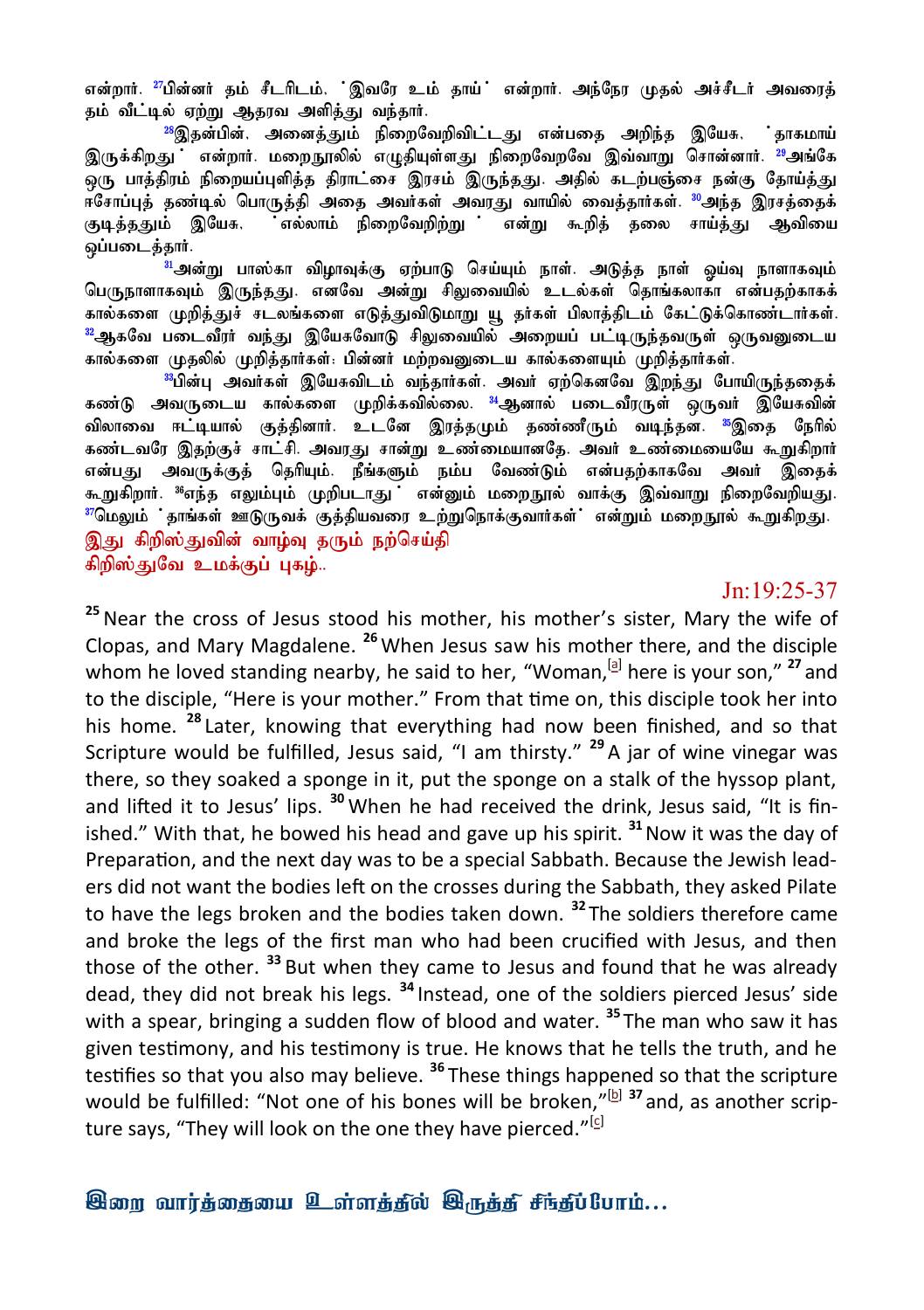# நம் <sup>இ</sup>ன்னத்தீல் எழும் மன்றாட்<sub>சு</sub>க்களை நம் <del>இ</del>ழிராக்கிய md;id topapy; md;gu; ,NaRt plk; rku;g;gpg;Nghk;.

1. அன்னையாம் திருச்சபைக்காக மன்றாடுவோம்: தாய் திருச்சபையை வழிநடத்தும் நமது திருத்தந்தை பிரான்சிஸ், ஆயர்கள் குருக்கள் மற்றும் இறைமக்கள் நமது அன்னை மரியாவைப் போல ஆவியின் வரங்களாால் நிரப்பட்டு ஒற்றுமையின் கருவிகளாகக் கிகழ்ந்கிட ஆண்டவரே அன்னை மரியா வமியாக உம்மை மன்றாடுகின்றோம்.

> திறைவா! புனித ஆரோக்கிய அன்னை வழியாக நாங்கள் கேட்கும் மன்றாட்டுக்குச் செவிசாய்த்தருளும்.

2. நமது தளத்திருச்சபைக்காக மன்றாடுவோம்.. நமது தலைமை ஆயர் மற்றும் இனையாயர்கள் நமது உயர் மறைமாவட்டதில் உள்ளஒவ்வொரு குடும்பங்களிலும் இறைவார்த்தையின் ஒளி மகிழ்சியிலும் மனநிறைவிலும் ஒற்றுமையிலும் வாழ்ந்திட வளர்ந்திட ஆண்டவரே அன்னயைாம் மரியாள் வழியாக உம்மை மன்றாடுகின்றோம்.

#### திறைவா! புனித ஆரோக்கிய அன்னை வழியாக நாங்கள் கேட்கும் மன்றாட்டுக்குச் செவிசாய்த்தருளும்.

3. அமெரிக்கா வாழ் இந்தியர்களுக்காக அவர்களின் குடும்பங்களுக்காக மன்றாடுவோம். அன்பிலும் மகிழ்ச்சியிலும் ஒன்றுபட்டு வாழ்ந்திடவும் ஒரு-வரையொருவர் மன்னித்து ஏற்றுக்கொள்ளும் மனப்பக்குவத்தை தந்திட ஆண்டவரே அன்னை மரியாவழியாக உம்மை மன்றாடுகின்றோம்.

> தெறைவா! புனித ஆரோக்கிய அன்னை வழியாக நாங்கள் கேட்கும் மன்றாட்டுக்குச் செவிசாய்த்தருளும்.

4. புனித ஆரோக்கிய அன்னையின் பத்தர்கள் அனைவருக்காகவும் மன்றாடுவோம்: அன்னையைப்போல பிறரன்பிலும் இறையன்பிலும் நாளுக்கு நாள் வாழ்ந்து நற்செய்திக்குச் சான்றுபகர்ந்திட அருள்வேண்டி ஆண்டவரே அன்னை மரியா வழியாக ஆண்டவரே உம்மை மன்றாடுகின்றோம்.

#### லௌவா! பனிக ஆரோக்கிய அன்னை வமியாக நாங்கள் கேட்கம் மன்றாட்டுக்குச் செவிசாய்த்தருளும்.

5. நமது தனிப்பட்ட தேவைகளுக்காக ….

…..ஆண்டவரே அன்னை மரியா வமியாக

உம்மை மன்றாடுகின்றோம். தெறைவா! புனித ஆரோக்கிய அன்னை வழியாக நாங்கள் கேட்கும் மன்றாட்டுக்குச் செவீசாய்த்தருளும்.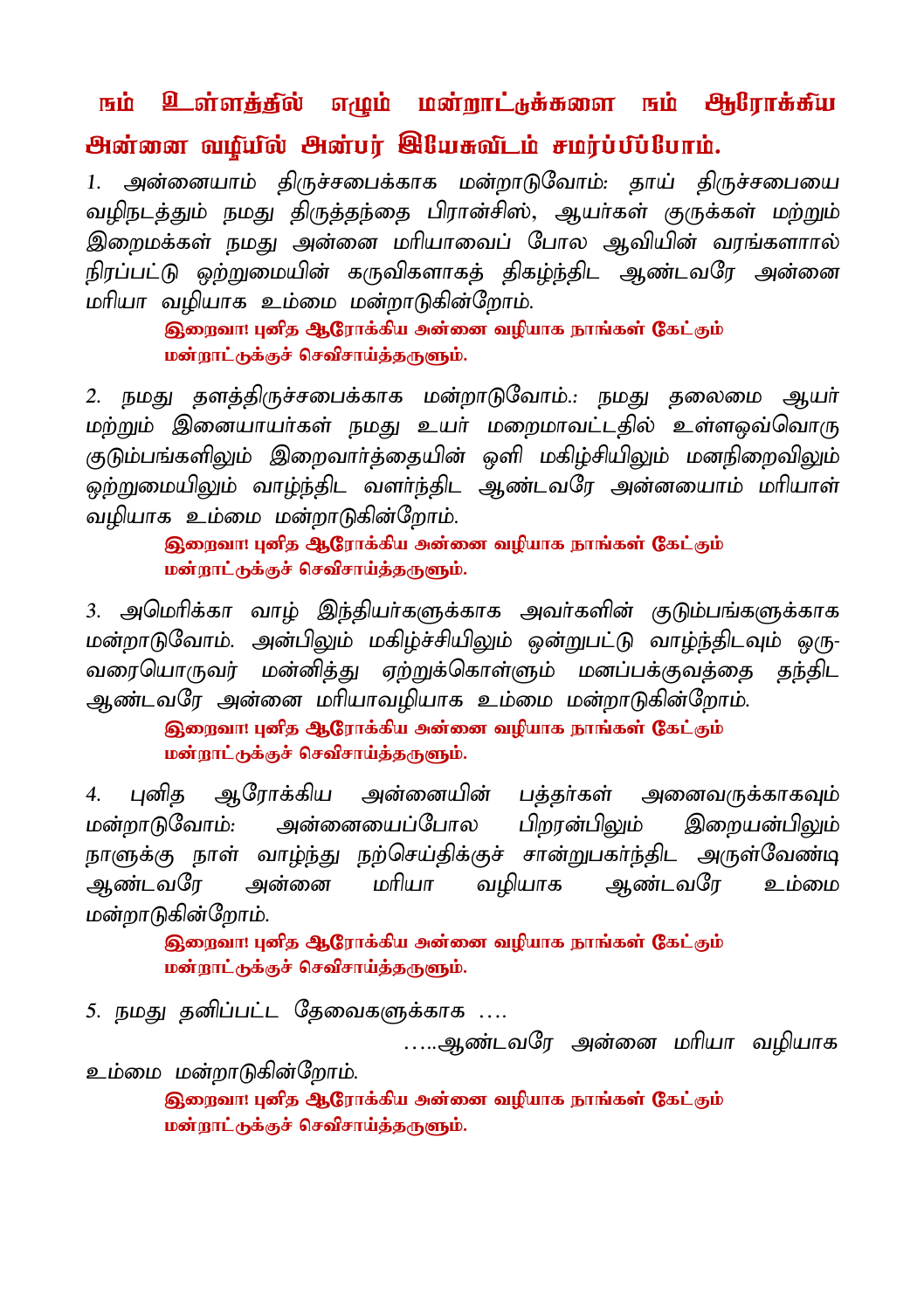# பனிசு அமிராக்கிய அன்னை நவநாள் செபம்

மகா பரிசுத்த கன்னிகையே! இயேசுவின் தாயாராயிருக்குமாறு பரிசுத்த மூவொரு கடவுளால் தேர்ந்துகொள்ளப்பட்ட தூய கன்னி மரியே! கடவளடைய கிருப்பகல்வர் உமகு கிருஉகாக்கில் மனிதராக அவதரித்தபோதும் ஒன்பது மாதமளவாக அவரை உமது மாசணுகாத கருவில் தாங்கியபோதும் நீர் அடைந்த பேரின்பத்தை உமது ஊழியர்களாகிய நாங்கள் நினைவுகூர அருள்கூர்ந்தமைக்கு உமக்கு நன்றிகூருகின்றோம். எமகு அன்பினாலும் காய வாம்வினாலும் நீர் அடைந்த பேரின்பத்தை நாங்களும் அடைய எங்களுக்காக மன்றாடும் தாயே! துன்பப்படுவோரின் தாயே இரக்கமிக்க அன்னையே! நீர் அனுபவித்த பேரின்பத்தைக் கொண்டாடுகின்றவர்களுக்கு நீர் வாக்களித்துள்ள விசேச உதவியையும் பாதுகாப்பையும் எங்களுக்கு இவ்வேளையில் பெற்றுத்தந்தருளும். கேளுங்கள் கொடுக்கப்படும் என்ற உம் திருமகன் இயேசுகிறிஸ்துவின் வல்லமைமிக்க வார்த்தையில் நம்பிக்கைகொண்டு உமது வல்லமைமிக்க மன்றாட்டுகளில் நம்பிக்கைகொண்டு இந்த நவநாட்களில் நாங்கள் செய்யும் விண்ணப்பங்களை கடவுளுடைய திருவுளத்திற்கு மாறாயிருந்த ால் எமக்கு எவ்வரம் மிகவும் தேவையோ அவற்றை பெற்றுத்தந்தருளும். (இங்கு மன்றாட்டுக்களை நினைவிற்கொள்ளவும்) இறைவனின் தாயே! இப்பொழுது உமக்கு வணக்கமாக நாங்கள் செய்யும் இந்த நவநாளை உம்மில்கொண்டிருக்கும் ஆழ்ந்த நம்பிக்கையின்பொருட்டு செய்கிறோம். இயேசு மனிதராக அவதரித்தபோது உமது திருவுளம் அடைந்த தெய்வீக மகிழ்ச்சியை அதற்கு வணக்கமாக நாங்கள் செய்யும் இந்நவநாள் பக்தி முயற்சியையும் இப்பொழுது நாங்கள் சொல்லப்போகும் அருள் நிறைந்த செபக்கையம் அன்போடு எற்றுக்கொள்ளும் காயே! (9 முறை அருள் நிறைந்த செபம்) நீா அணிந்திருக்கும் மணிமுடியில் எம் செபங்கள் அத்தனையும் விண்மீண்களென துலங்குமென ஆழ்ந்த நம்பிக்கைகொள்கின்றென். வருந்துவோருக்கு ஆறுதலே! எம் வேளைநகர் ஆரோக்கியக் காயே! நாங்கள் உம்மிடம் மன்றாடும் விண்ணப்பங்கள் நிறைவேறுமாறு உமக்கு வணக்கமாக இதுவரை புனிதர்களால் செய்யப்பட்ட எல்லா அரும்பெரும் நிகழ்வுகளையும் உமக்கு ஒப்புக்கொடுக்கிறேன். உமது திருமகனும் எங்கள் ஆண்டவருமான